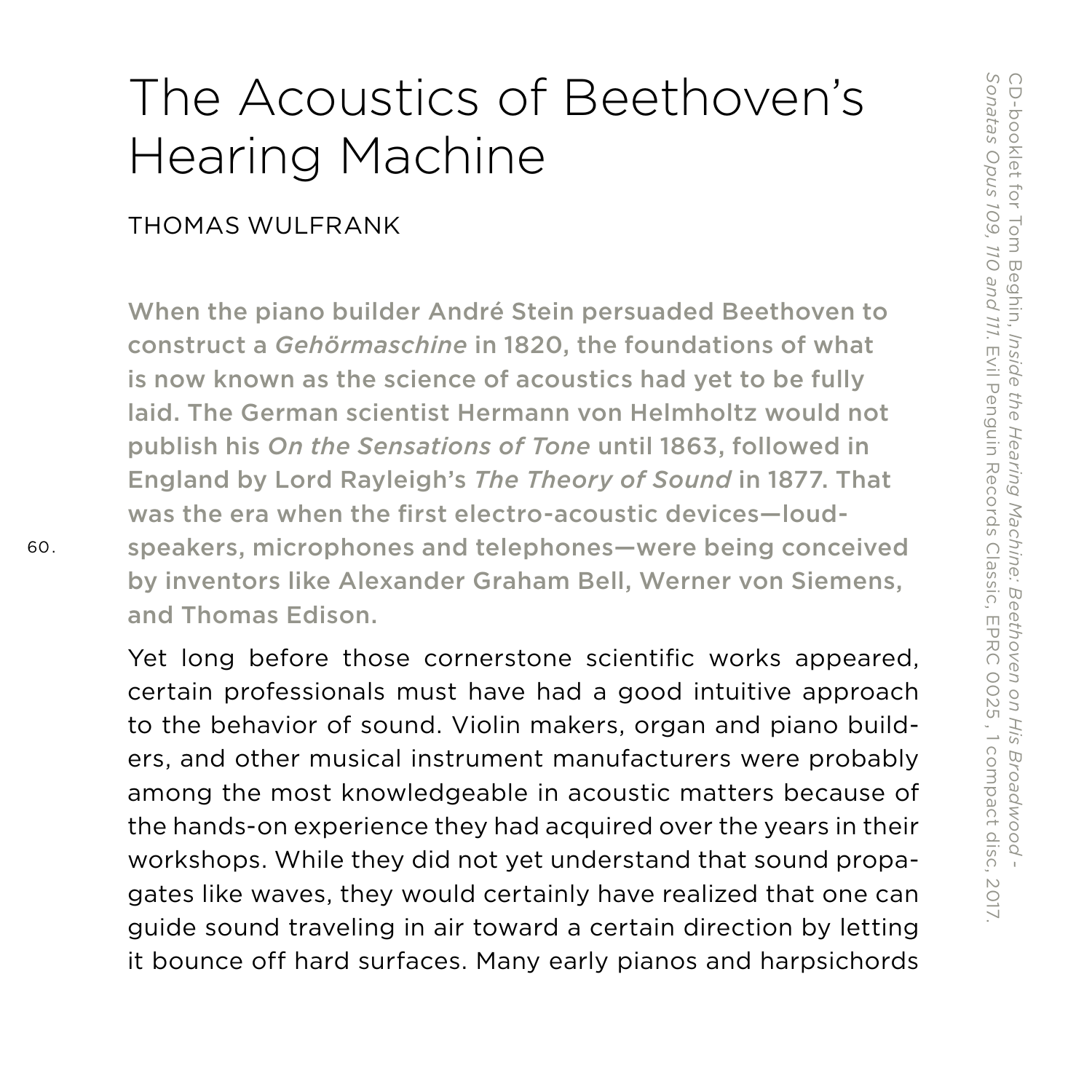were provided with lids that were hinged to the spine of the instrument. The piano lid would either be closed in order to temper the sound level in small rooms (the common situation for keyboard music up to Beethoven's time), taken off altogether (the norm for more formal performances in larger rooms or in a theater), or tilted open (the position that gained importance over the course of the nineteenth century with the advent of modern piano recitals and dedicated concert halls).

The norm today is for the inclined lid to be open on the right side of the piano, facing toward the audience. The obvious reason for this is that the inclined lid projects the sound radiated by the soundboard toward the audience, like a mirror reflects rays of light, increasing its loudness and clarity. When we design new concert halls, we make use of the principle of sound reflection that we call Snell's law. To give but one example, the acoustic canopy of reflector panels hung above a concert hall stage is designed and optimized to project the sound of the orchestra—and especially the strings—as efficiently as possible to the audience, as well as back to the musicians so they can hear themselves better.

When Stein started conceiving of the hearing machine, he must have realized that guiding as much sound as possible toward the pianist's ears was the main key to amplifying sound for the almost-deaf Beethoven. First, he would have recognized that keeping the piano closed (as Beethoven would have) was not optimal: a closed lid leaves the sound little opportunity to escape. As revealed by his comments in Beethoven's conversation books, Stein knew intuitively that the lid needed to be partially removed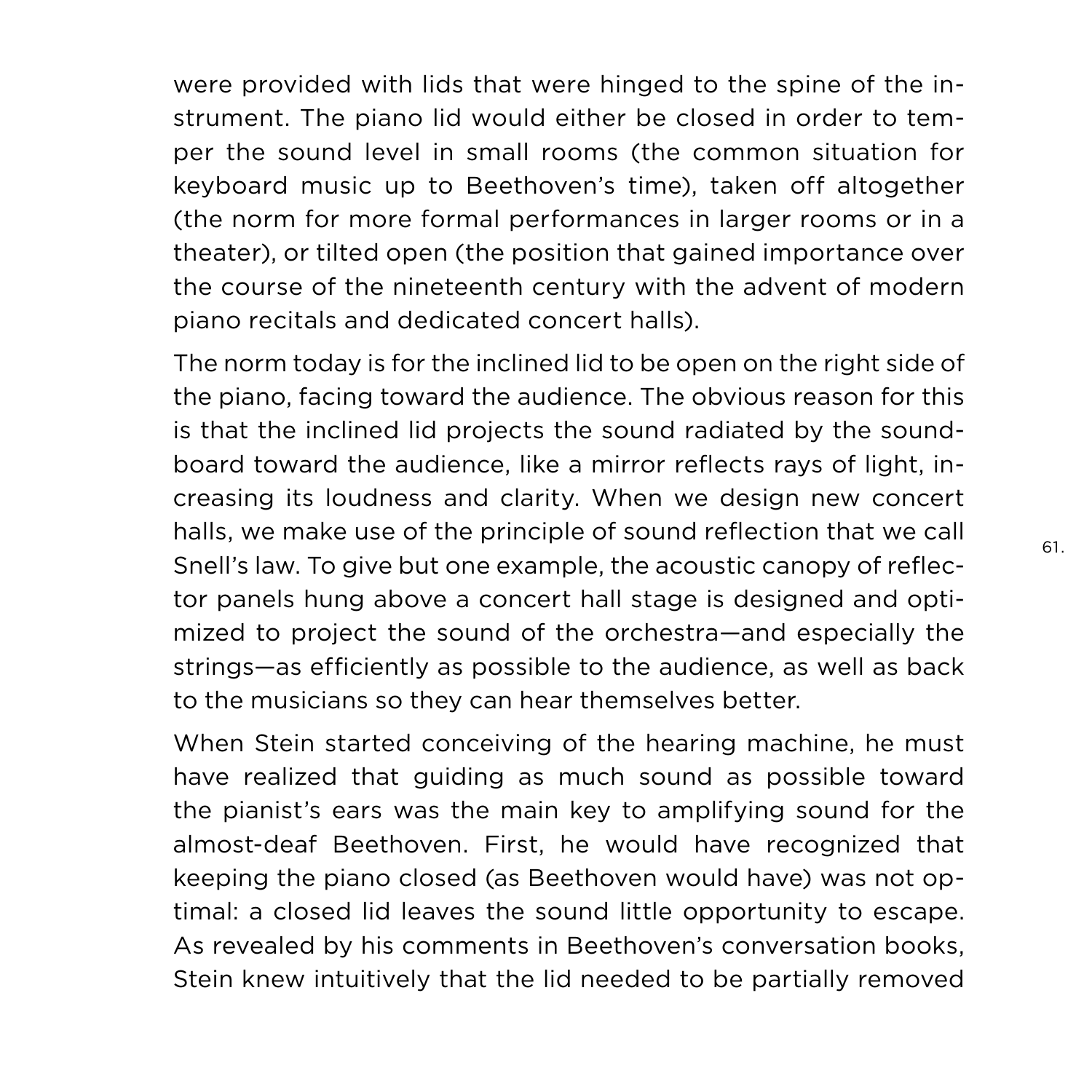and replaced by a device that allowed the contained sound to be released at the pianist's end while at the same time projecting it toward Beethoven's ears.

Second, Stein seems to have been aware of the principle of focusing sound by means of a curved surface. Concave curvature tends to concentrate sound in a focal point at which the sound level is several decibels louder than at other points the same distance from the sound source. Decades before the advent of electro-acoustic reinforcement, Stein could implement this natural means of sound amplification by giving the device a concave shape, which could have taken the form of a cupola or a horn. Unfortunately, no image exists of Beethoven's original *Gehörmaschine*, but the word *Kuppel* (cupola) is mentioned by one witness. It is therefore plausible that at least part of the hearing machine was curved.

As far as the material of the hearing machine is concerned, wood and sheet metal both come to mind, and both materials were indeed mentioned in Beethoven's written conversations with Stein. From an acoustic point of view, both materials are sound-reflective in the piano's main frequency range (going up to 2000 Hz for the fundamental tones), although at high frequencies (higher than 2000 Hz, corresponding to the multiple harmonics) metal sheets are slightly more reflective than wood due to the open pores of the latter material. In addition, as the *Gehörmaschine* was most likely connected to the Broadwood, the radiation of vibrational energy present in the piano case played a role as well: for maximum radiation efficiency, a panel should be stiff and lightweight, both conditions being best fulfilled by thin metal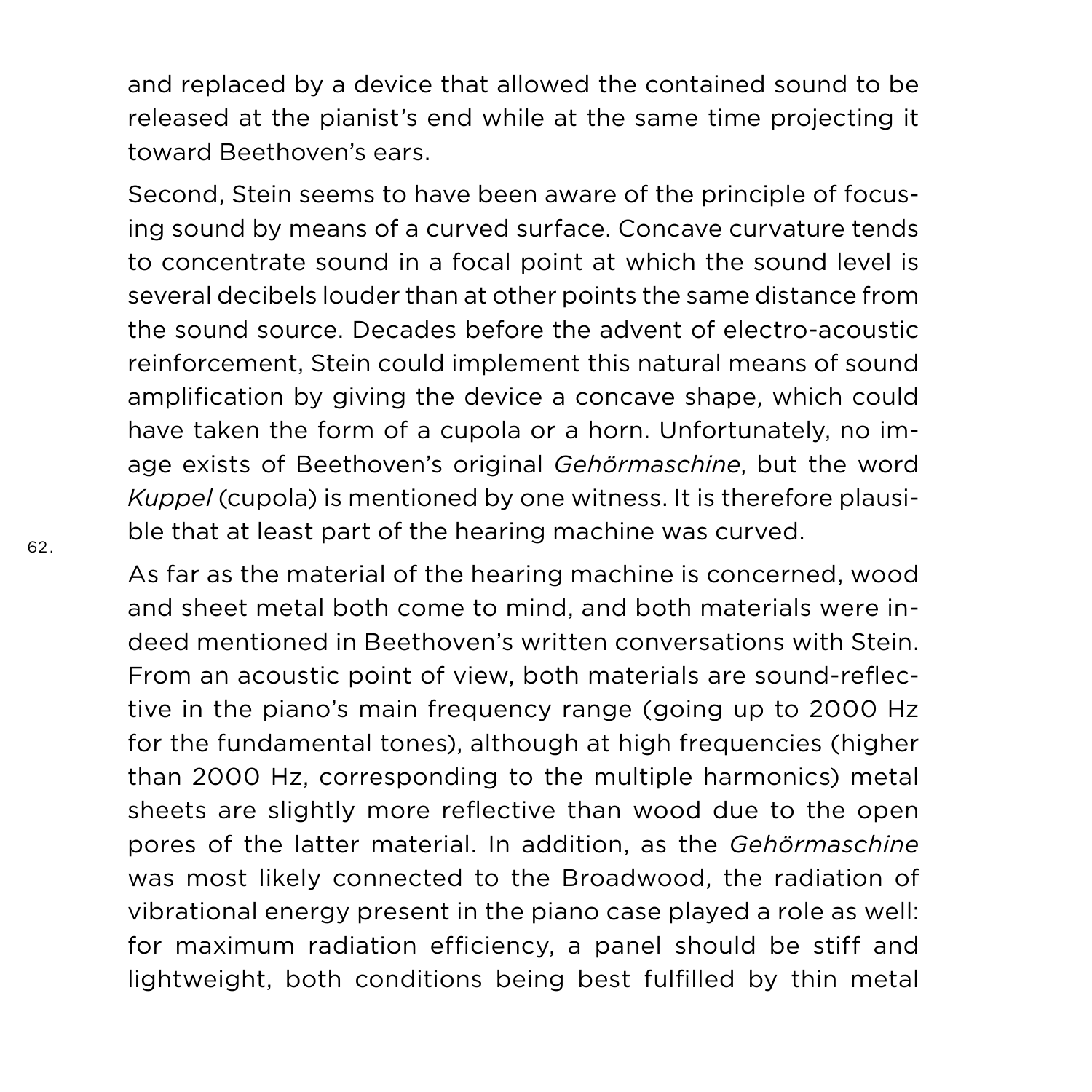sheeting. Despite the fact that Beethoven seems to have preferred wood over tin, and regardless of any acoustic arguments, it would have been entirely logical for Stein's hearing machine to be made of sheet metal because it is much more straightforward to construct a complex curved geometry out of bendable metal sheets than out of wood panels—a point that was recorded by Franz Oliva in the conversation books.

## Recreating the hearing machine for Beethoven's Broadwood piano

Though Beethoven's conversation books give us a surprisingly detailed account of the process of building the hearing machine, in the end we were left to guess what shape it had, how big it was, where exactly it would have been placed on the piano, and so on. Early on in our discussions, we decided that a purely historical, reconstructionist approach would not be very meaningful. Instead Tom Beghin gathered a multidisciplinary team of specialists, including piano makers Chris Maene and Marc Loncke, Beethoven scholar Robin Wallace, and myself as acoustician. An iterative and creative design process gradually came into being in which historical, acoustic, and technical arguments were factored in as much as possible. The iterative process included producing prototypes of different possible hearing machines at the Pianos Maene workshop, evaluating them aurally and measuring them acoustically. This approach bears similarities with the original design process of 1820, even though Beethoven and Stein had less technical and acoustic expertise at their disposal.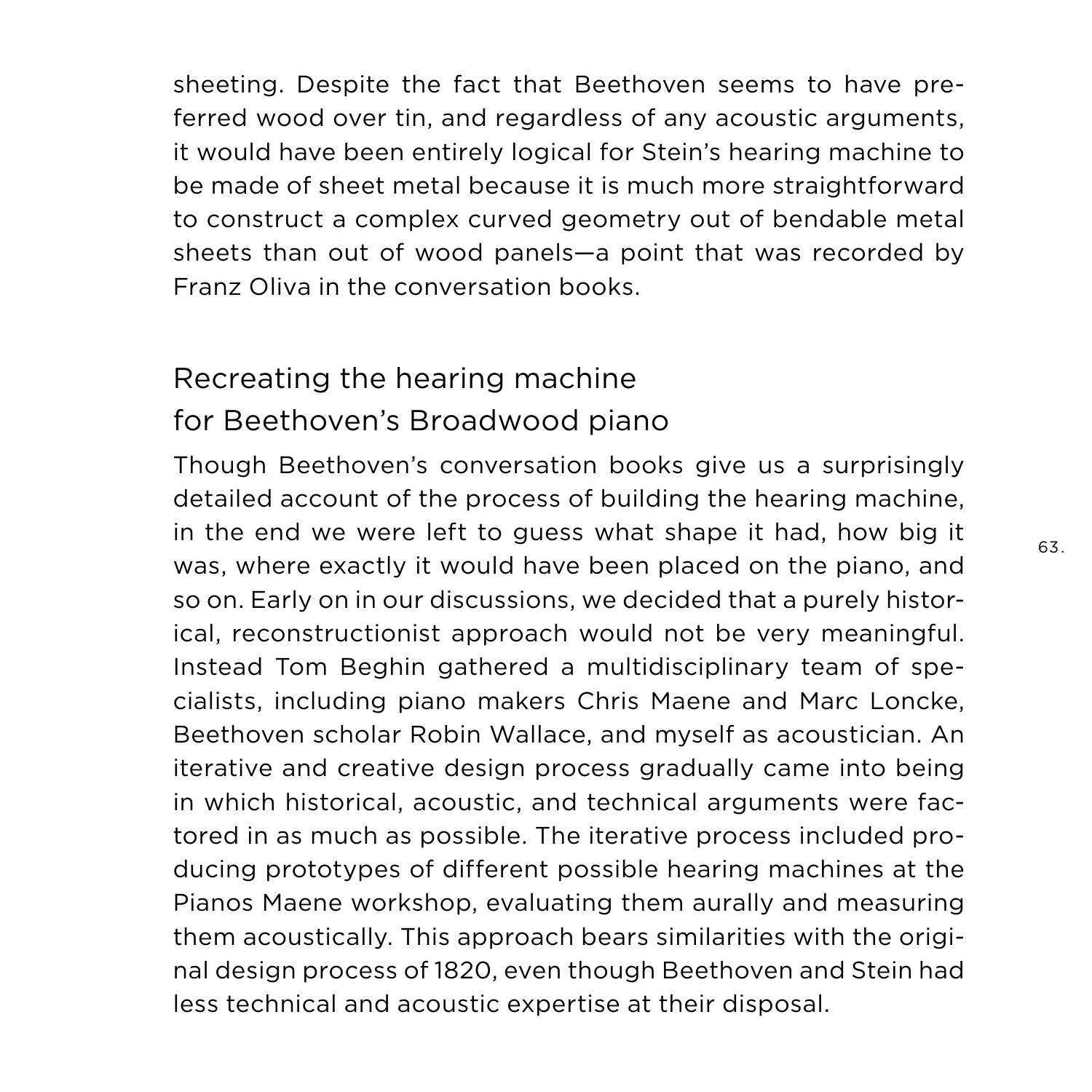At the start of the project in December 2015, the primary aim was to design a device that would amplify the sound of the piano for the pianist. The first prototype attempt, a cardboard model proposed by Chris, consisted of a simple funnel connected to a flexible hose that was to be held near one's ear. The funnel would be placed on top of the piano where it would collect the sound radiated by the soundboard and bring it to the ear of the listener or to one of Beethoven's multiple ear trumpets. (For a sequence of pictures, from prototypes to final versions, see figure 3.) Although this funnel turned out to be very effective in terms of sound amplification, the obtained tonal quality was too aggressive and too heavily filtered—that is, it lacked the entire frequency spectrum for any artistic purpose. In addition, it did not correspond to a witness account in which a visitor describes Beethoven sitting a few steps behind the *Gehörmaschine* with his back to the piano, listening to his nephew Carl play the Broadwood and correcting Carl's errors. This suggests that the *Gehörmaschine* did not make use of any direct tube connection to the ear, but rather sent concentrated sound to the pianist purely over the air without using any kind of linking waveguide.

Subsequently, we made two more prototypes: a straight horn with a concave cross section, and the first version of what we started referring to as the box: a device consisting of flat surfaces, shallowly angled at the back and steeply inclined at the front. The sides had been closed off in order to contain as much of the sound energy as possible inside the box. On April 18, 2016, a first listening test was carried out at Pianos Maene with Tom playing the Broadwood. While the straight horn produced the highest amplification due to its concave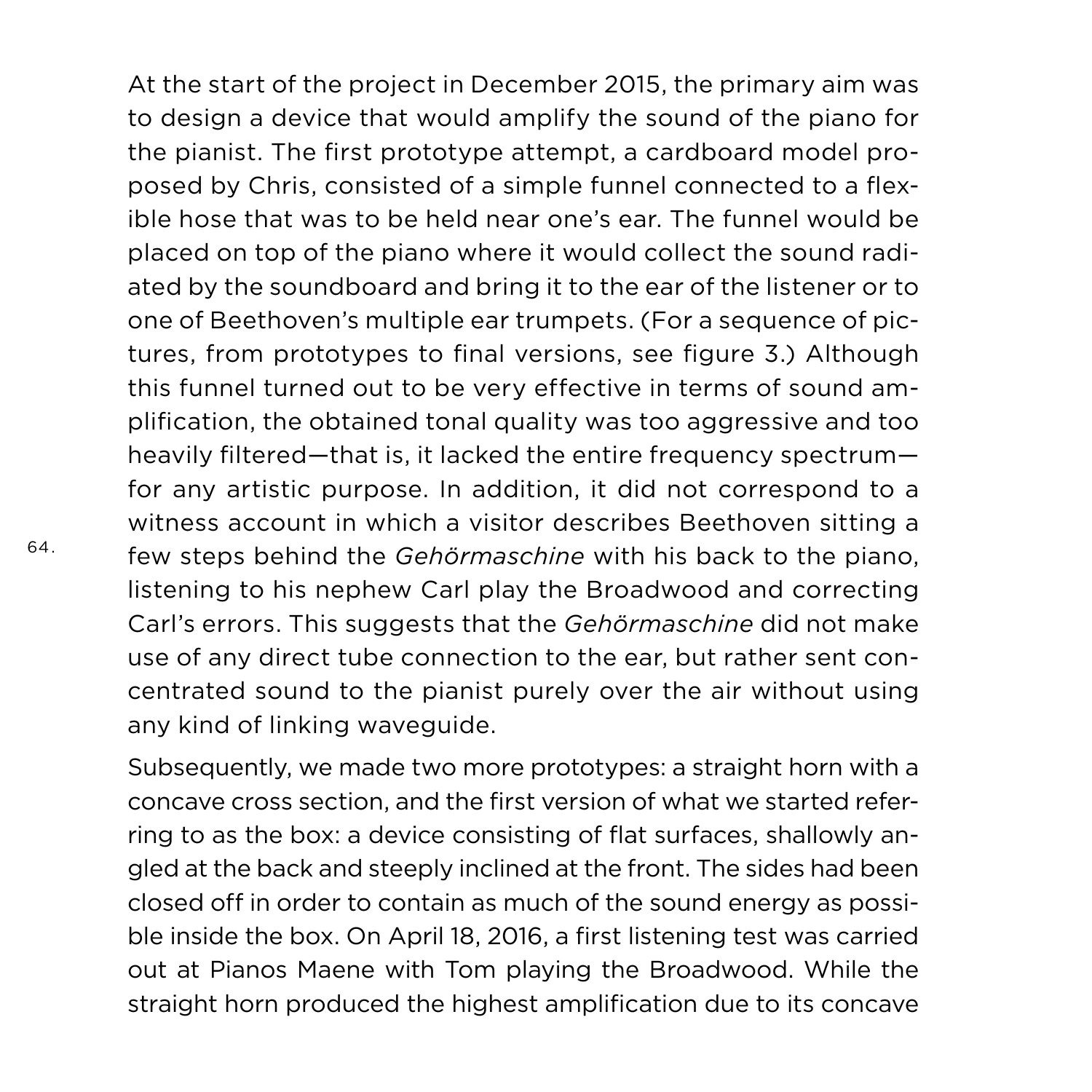





FIGURE 3. Retracing the design process: 1 funnel, 2 straight horn, 3 first box, 4 final horn, final box, 6 flexible backward-projecting lid.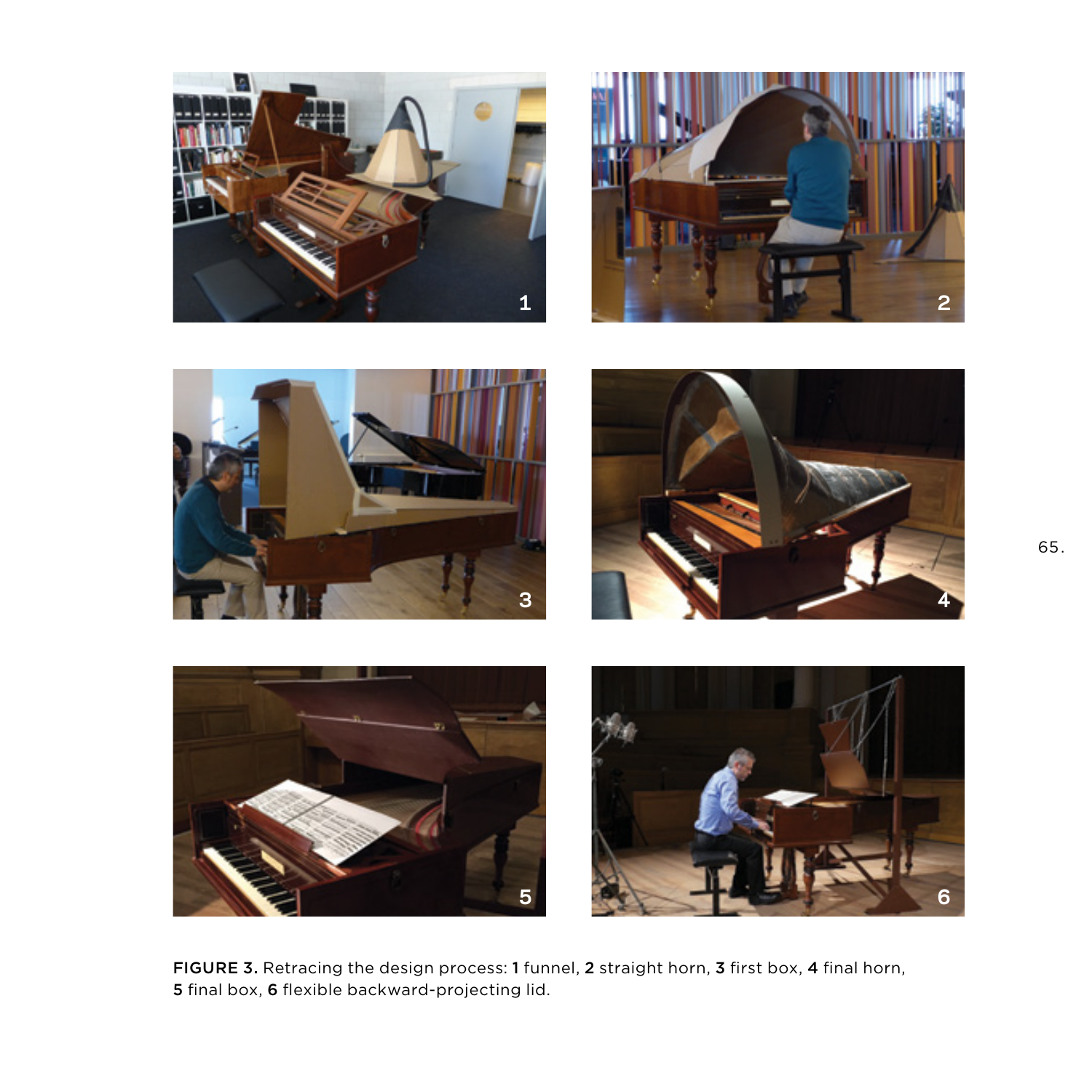shape (as would be expected), the emanating sounds were unpleasantly boomy, cave-like, and nasal, and they had an unbalanced tone color. The box prototype sounded much richer and had a strongly present and beautifully sounding treble, but at the expense of overall amplification. Removing the sides further beautified the tone quality and resulted in a rounder and more spatial piano sound.

The main conclusions of the listening comparison between the straight horn and the box were that for maximum amplification a concave horn shape is indeed required, but for a more balanced quality of tone it is beneficial to keep as much of the lid as possible in place over the soundboard before opening up the angle of the device. And this is exactly what the conversation books imply: Stein replaced the original lid with another, presumably considerably shorter one to make room for the curving amplification device. Another of our conclusions was that while it is possible to estimate the degree of amplification on the basis of acoustic calculations (see figure 4), it is much more difficult to predict the subjective quality of the perceived piano sound purely on the basis of the available objective parameters, such as the results of calculations and computer simulations. A similar situation exists in the field of room acoustics.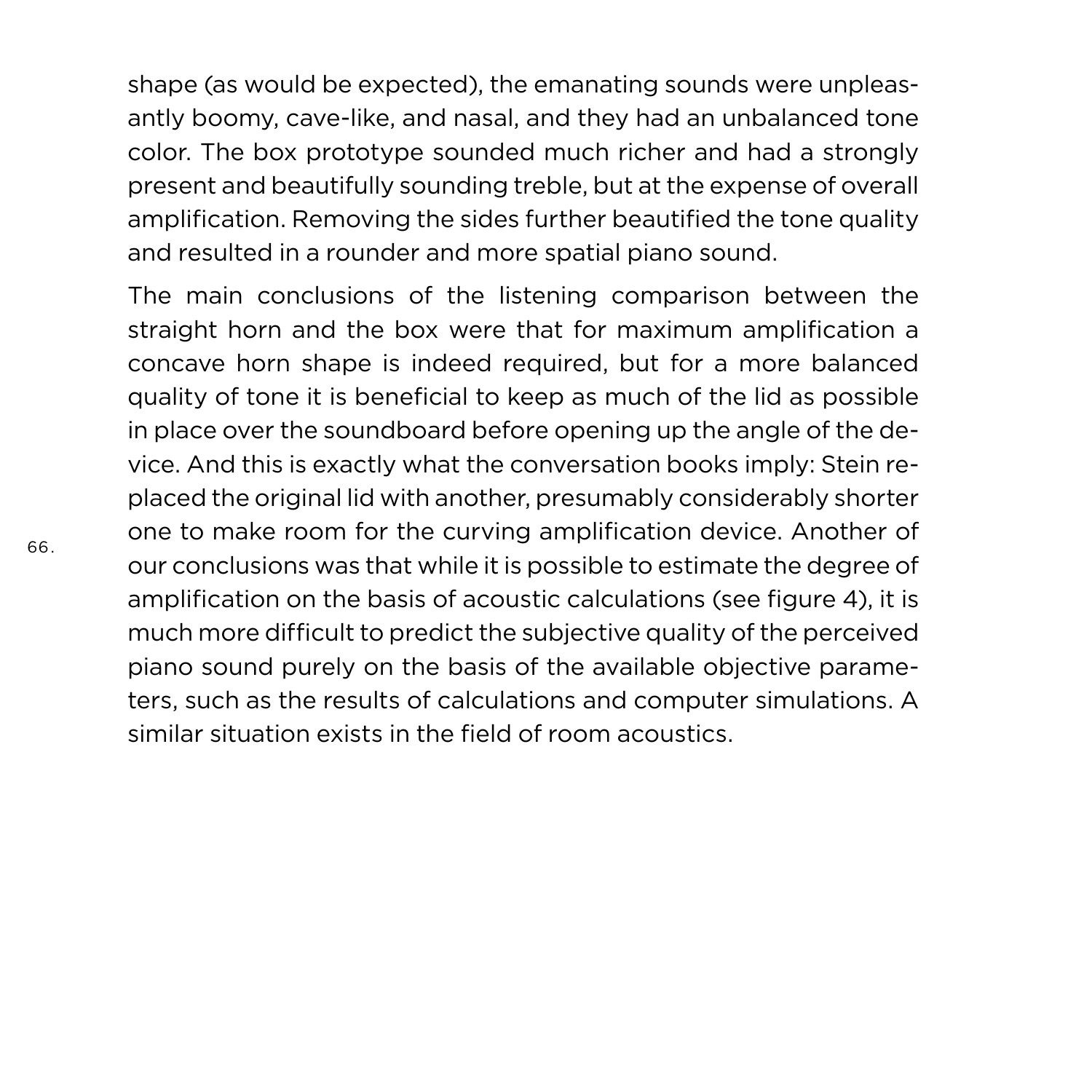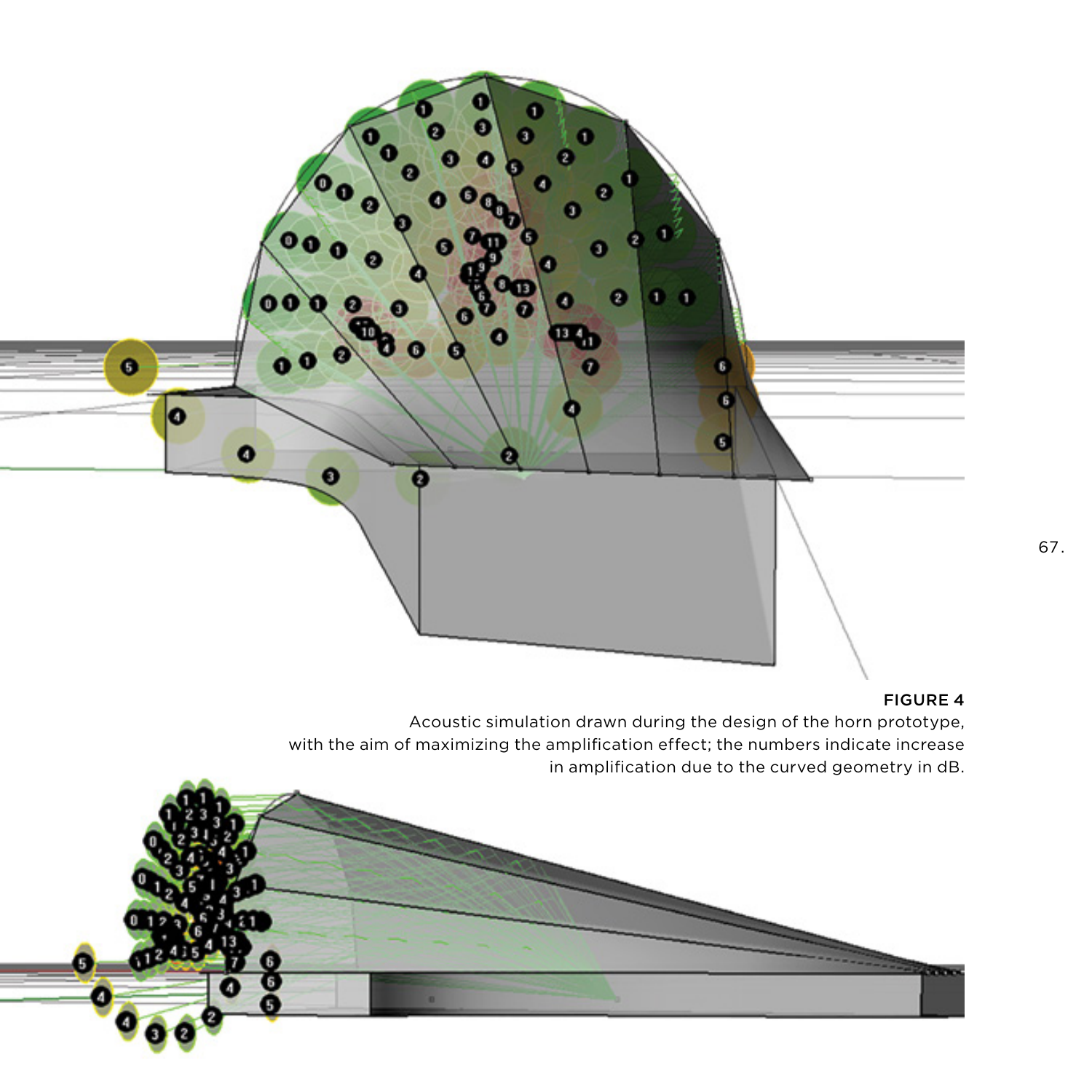During the following months, we refined both prototypes on the basis of the conclusions from the first listening test. We flattened the horn at the back, starting with a much more shallow angle at the rear of the piano, only opening it up close to the keyboard at an angle that reflected the sound of the treble to the pianist. And we gave the box a curved end, adding some amplification due to its concave geometry. The new horn indeed sounded much less aggressive than its predecessor, while maintaining its strong amplification. The new box conserved the beautiful treble of the first box but generated a stronger overall sound level. Both have their own distinct sound character and may be considered plausible reincarnations of Beethoven's original hearing machine.

In order to quantify the amplification of the hearing machines, we carried out objective acoustic measurements on all final prototypes, but even before we took these measurements it was clear that very significant differences could be heard between the different hearing machines. Tom revealed that some of these devices stimulated his performance and increased the private pleasure of playing Beethoven sonatas on the Broadwood.

# Toward a dedicated hearing machine for the present recording

As the recording session was approaching, an additional dimension emerged: how could the endeavor to recreate the sound environment of a deaf nineteenth-century pianist-composer translate into a meaningful audio recording for a normally hearing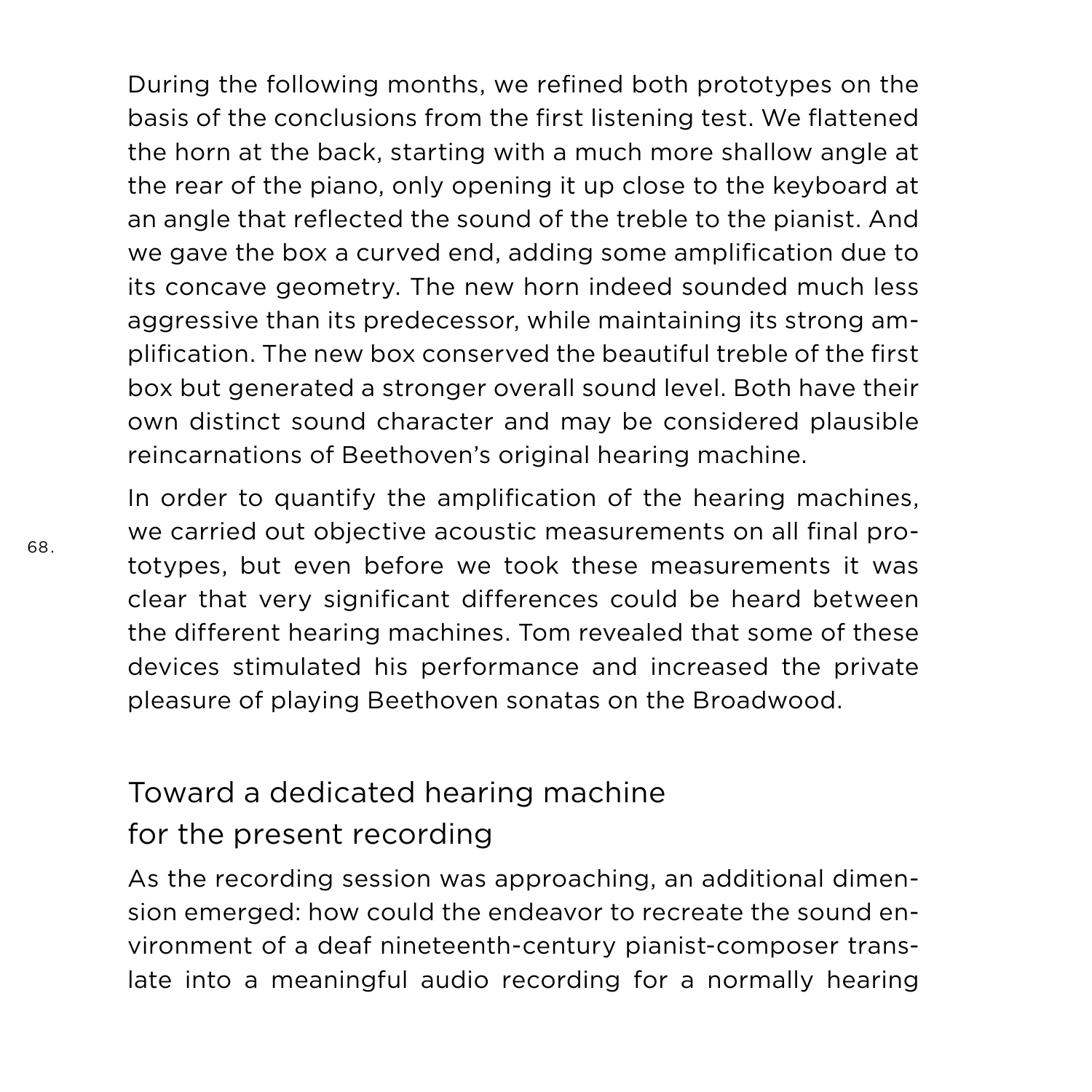twenty-first-century listener? After all, when it comes to amplification of sound, a listener can simply raise the volume of the stereo system or portable music player. Through discussions between Tom, Chris, and myself it gradually became clear that an adapted approach was needed for the recording. We came up with a set of requirements, both conceptual and practical.

First, it seemed essential that the recording lid prioritize backward projection toward the pianist over upward diffusion (no lid at all) or lateral projection (the existing lid opened sideways). In addition to these direct acoustic differences, the indirect effect on the pianist's playing would need to be captured. The second requirement was that bass and treble should be treated separately. Not only had Tom expressed enthusiasm for the augmented clarity of the Broadwood's treble that was produced by the most successful prototypes, but during another test, in response to Tom's complaint about an overly boomy bass, Chris had moved the hearing machine approximately half a meter to the right, thereby freeing the strings of the leftmost octaves. The bass was now allowed to escape, and the overall sound became much lighter. The recording lid, we concluded, needed to have separate left and right parts to deal with the bass and treble independently. The third requirement was that this bipartite construction be flexible, meaning that bass and treble parts could be adjusted both to one another and within themselves. The resulting flexible backward-projecting lid, as we dubbed our contraption-to-be, would give Tonmeister Martha de Francisco and recording engineer Steven Maes additional options in their quest to obtain the most pleasing and appropriate sound, and would enable them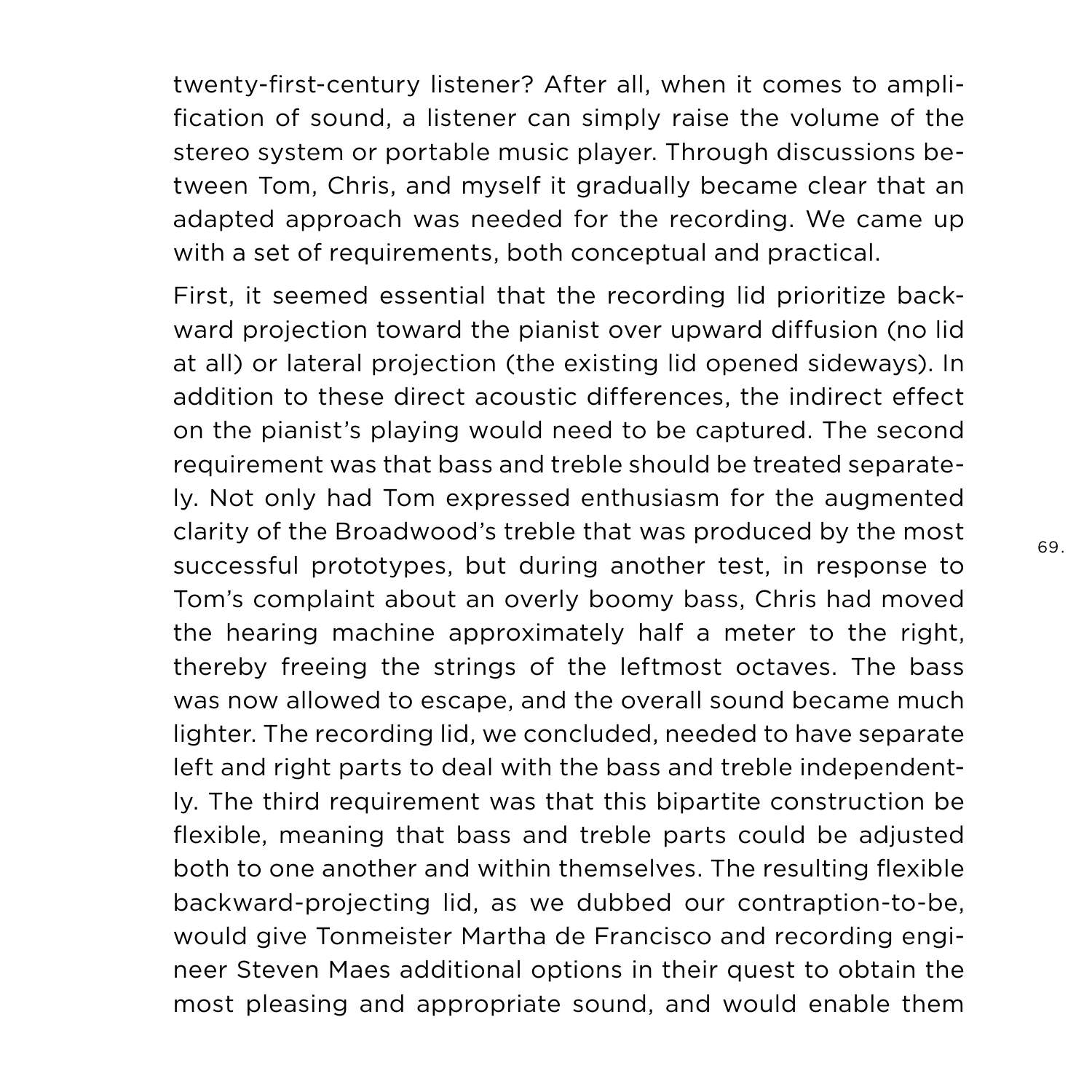to explore the various angles of the multipaneled lid with their carefully selected and positioned microphones.

Using the same software that we use for concert halls, I designed what became the final recording version of the hearing machine, which was constructed in Maene's workshop. Split into two panels, it has a cutting line that follows the curved shape of the piano bridge. In addition, both the bass and treble parts are themselves divided by a hinge in the middle, allowing their rear and front parts to be positioned at different angles. These four panels are suspended from a solid stand, arched above the piano. The inclination angles of all four panels were set at the beginning of the recording session to produce optimal clarity of the treble, a well-balanced bass, and an overall open sound. Everyone present was impressed by the impact that even minor changes to the recording lid had on the perceived sound of the Broadwood. After ray tracing the found settings, I was able to confirm that the sound produced by the treble strings was directly projected toward the pianist (see figure 5).

#### Acoustic measurements of the different prototypes

To obtain objective comparative results, we asked Tom to play six brief Beethoven fragments with each of the hearing machines. A calibrated Brüel & Kjær sound-level meter was mounted thirty centimeters behind the Tom's head. The equivalent continuous sound pressure level, corresponding to the average acoustic energy, was calculated for each of the five different cases: without lid, with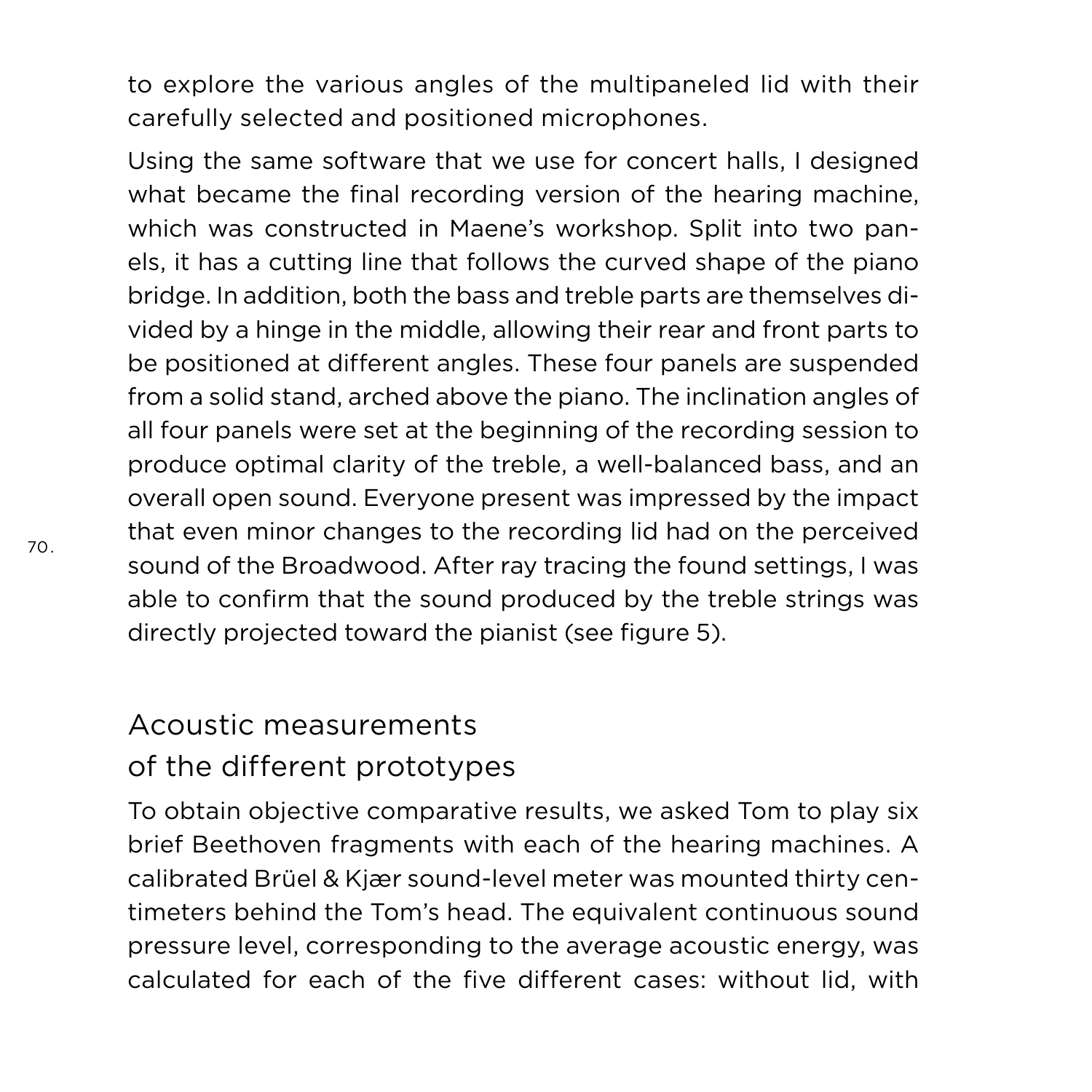

FIGURE 5 Acoustic concept (top) and raytrace of the flexible backward-projecting lid.

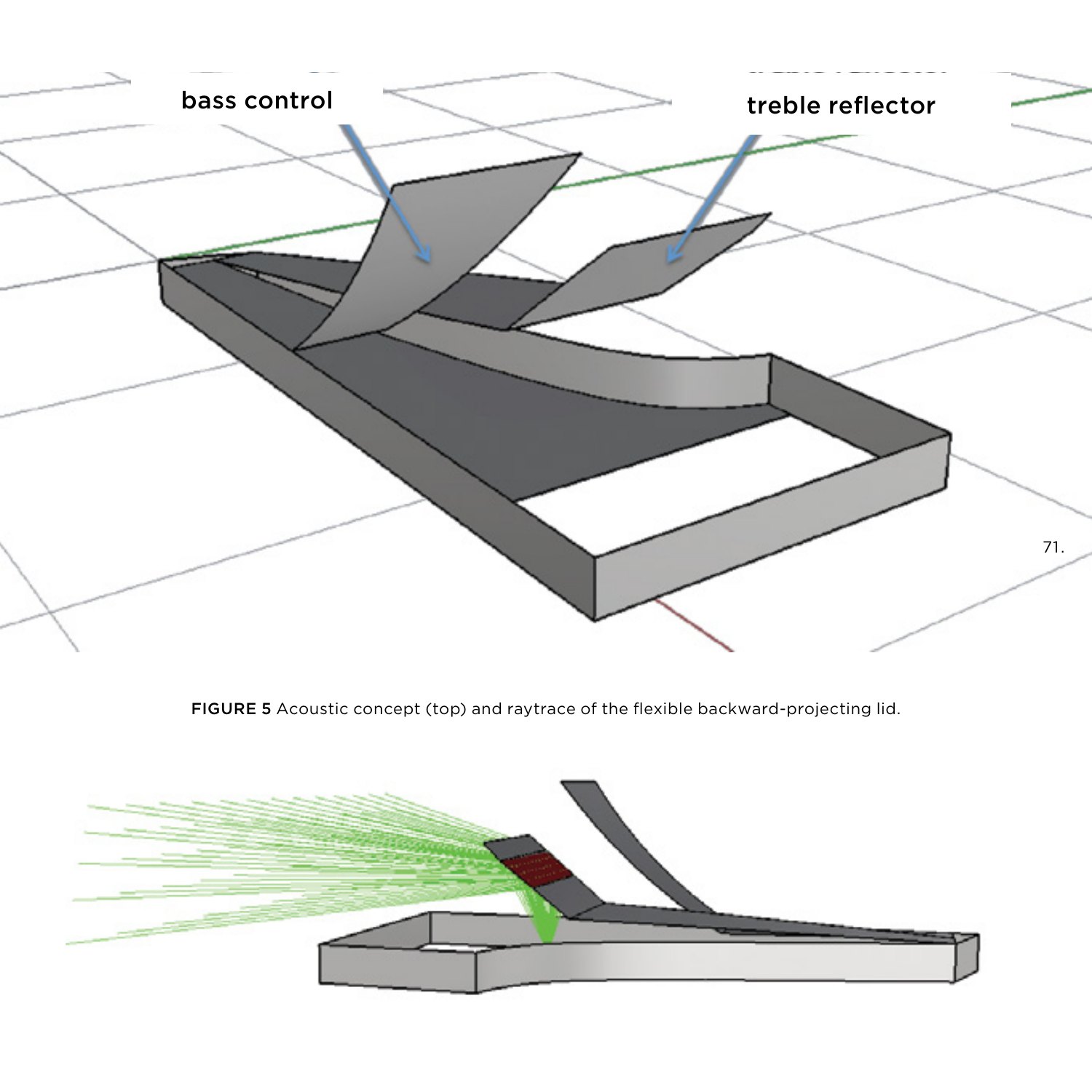original lid, with the split lid (that is, the flexible backward-projecting lid), with the final version of the box, and with the final version of the horn. The results, summarized in figure 6, reveal the true acoustic effect of the different hearing machines (expressed in decibels) for different frequency bands (expressed in hertz). The first case—without lid—was chosen as our reference, corresponding to 0 dB, onto which the other four cases have been mapped.

With the original lid projecting sideways, the sound near the pianist is approximately 1 dB stronger than without the lid across the entire frequency range. With the split lid, however, a 4 dB boost occurs in the 4000 Hz band, corresponding to the first couple of harmonics of the treble strings. The box and the horn produce a similar but even stronger boost in the high frequencies: the box amplifies up to 7 dB, and the horn up to 10 dB, by far the highest result of all. In addition, the box and horn exhibit a peak of up to 7 dB in the bass frequencies (the 125 Hz band), explaining our impression of boominess. Overall, the measured results correspond well to our subjective impressions.

The analysis of the recorded excerpts revealed another interesting fact: the choice of hearing machine, as it turned out, had an influence on the speed of Tom's playing. The duration of the approximately one-minute fragments varied up to six seconds from one hearing machine to the other. The box and horn clearly slowed down Tom's playing, while the split lid had the tendency to speed it up. This suggests that whereas a boomy bass slows the pianist down, amplification of only the high frequencies, producing an increased clarity of tone, invites the pianist to play faster.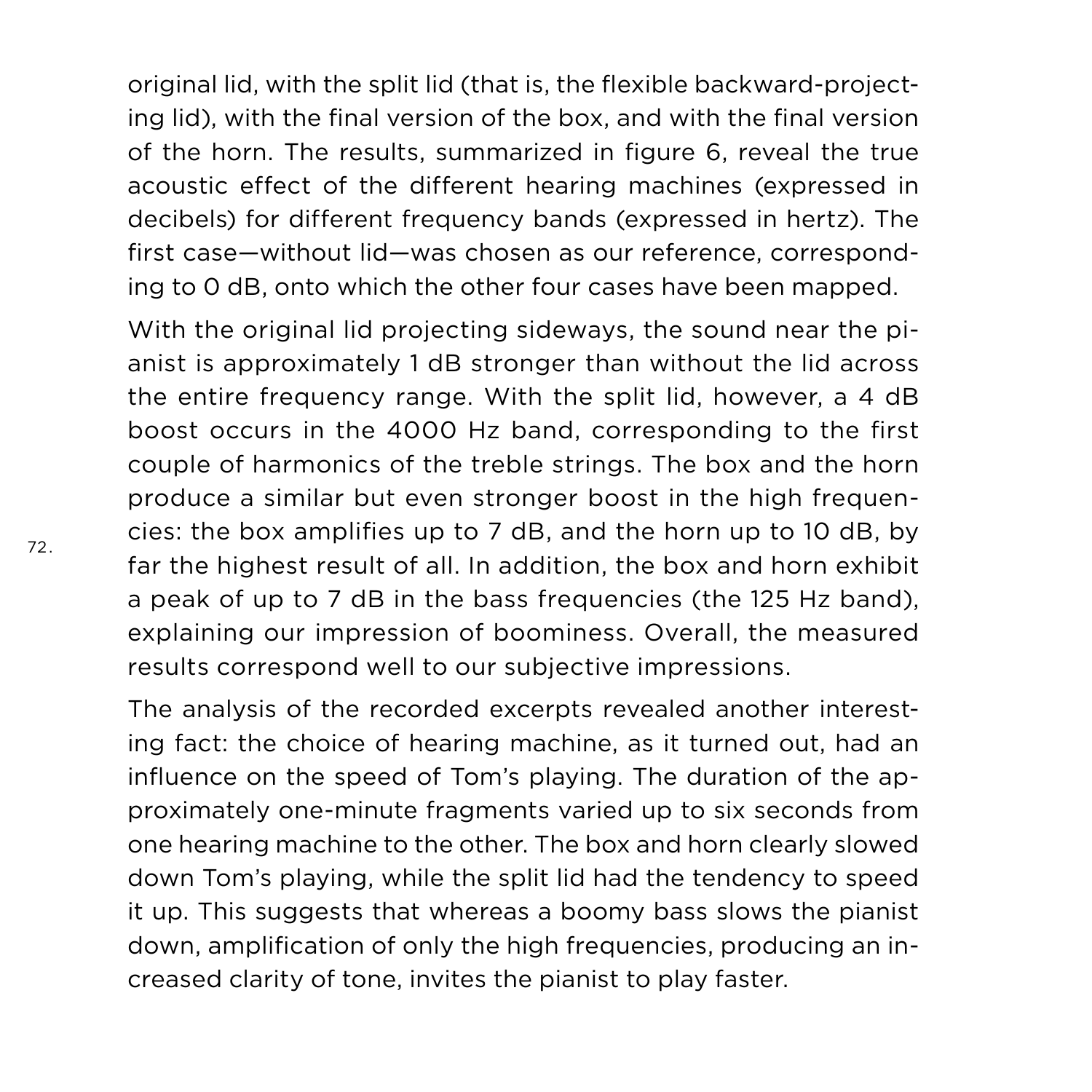

FIGURE 6 Amplification effects of the various hearing machines and lid settings.

In addition to sound-level measurements, we also carried out comparative binaural recordings by means of an artificial dummy head (*Kunstkopf*). The right and left ears of the head contained microphones set up to spatially reproduce the experience of the pianist. This recorded sound told us what Tom heard as he sat at the piano with its various hearing machines. Sure enough, it was clear that the split lid sounded much more open and spatially pleasant than the horn or box, confirming our final choice of hearing machine for the recording.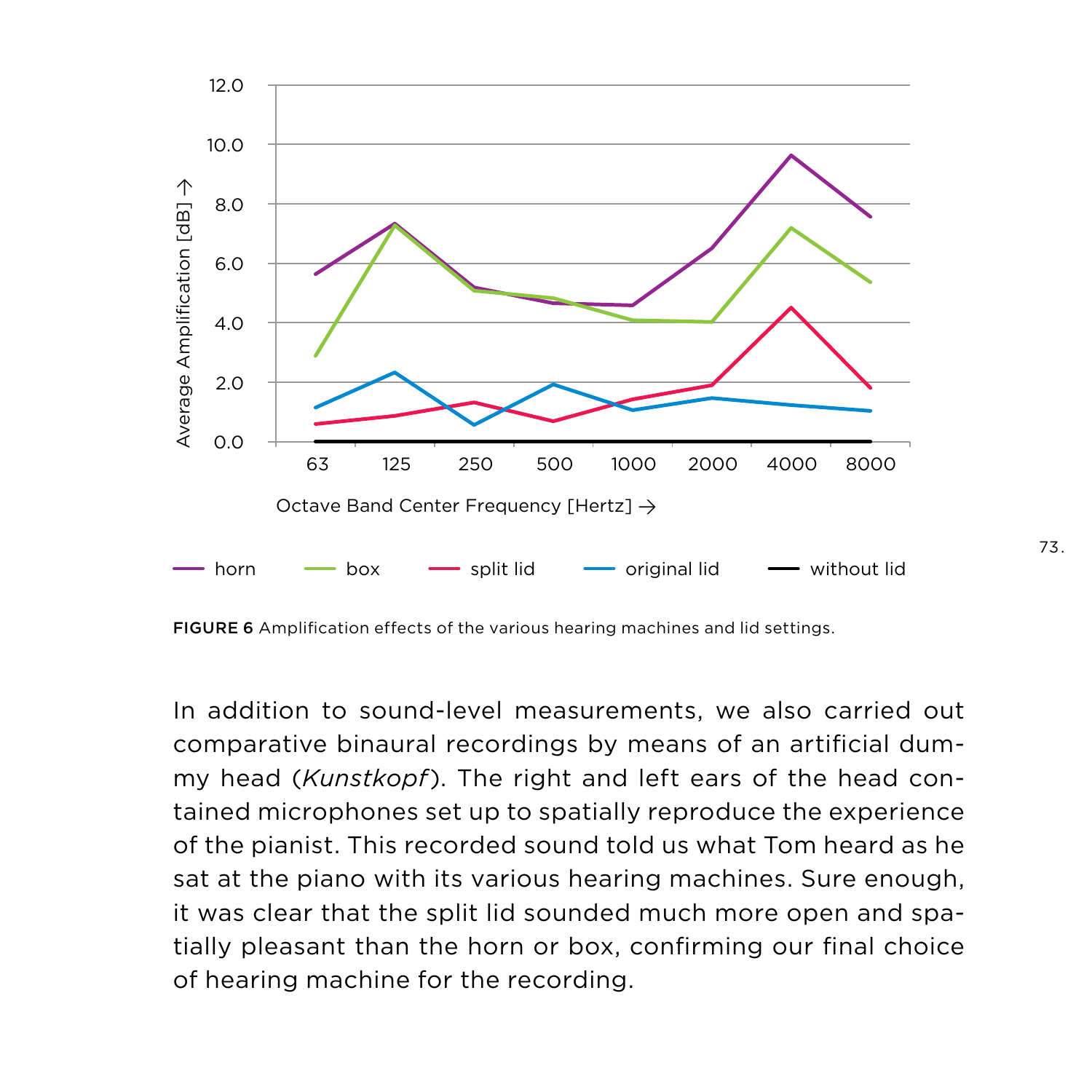### The role of vibrations in the Broadwood experience

An account of Beethoven's Broadwood would not be complete without a discussion of vibrations. Any piano tone starts with vibrations in the piano strings induced by the hammers. This vibrational energy is transmitted via the bridge to the soundboard, which in turn radiates a good portion of it as airborne sound waves. The remaining vibrational energy is dissipated within the piano structure itself, and can be felt by the pianist, who is touching the different parts of the piano. Tom told me that upon reception of his Broadwood replica from Chris, he was immediately struck by the overwhelming haptic experience: he could feel the keys vibrate strongly. We decided to measure the vibrational amplitude while Tom played by putting lightweight accelerometers—that is, vibration transducers—on different parts of the piano that are in contact with the pianist, including neighboring keys not used for a certain passage and the floor below the pedals, close to the pianist's feet. The same exercise was repeated with a Maene replica of a Viennese piano built by Graf in 1823, which was standing on the same floor as the Broadwood, allowing a like-for-like comparison.

The results were convincing: when we looked at the time plot of the vibration levels for both the Broadwood and the Graf during a crescendo passage in Opus 109, it was clear that the Broadwood vibrated more strongly than the Graf at almost any given moment (see figures 7 and 8). The sympathetic vibration of an unplayed key was between three and five dB stronger for the Broadwood, corresponding to two or three times the amount of vibrational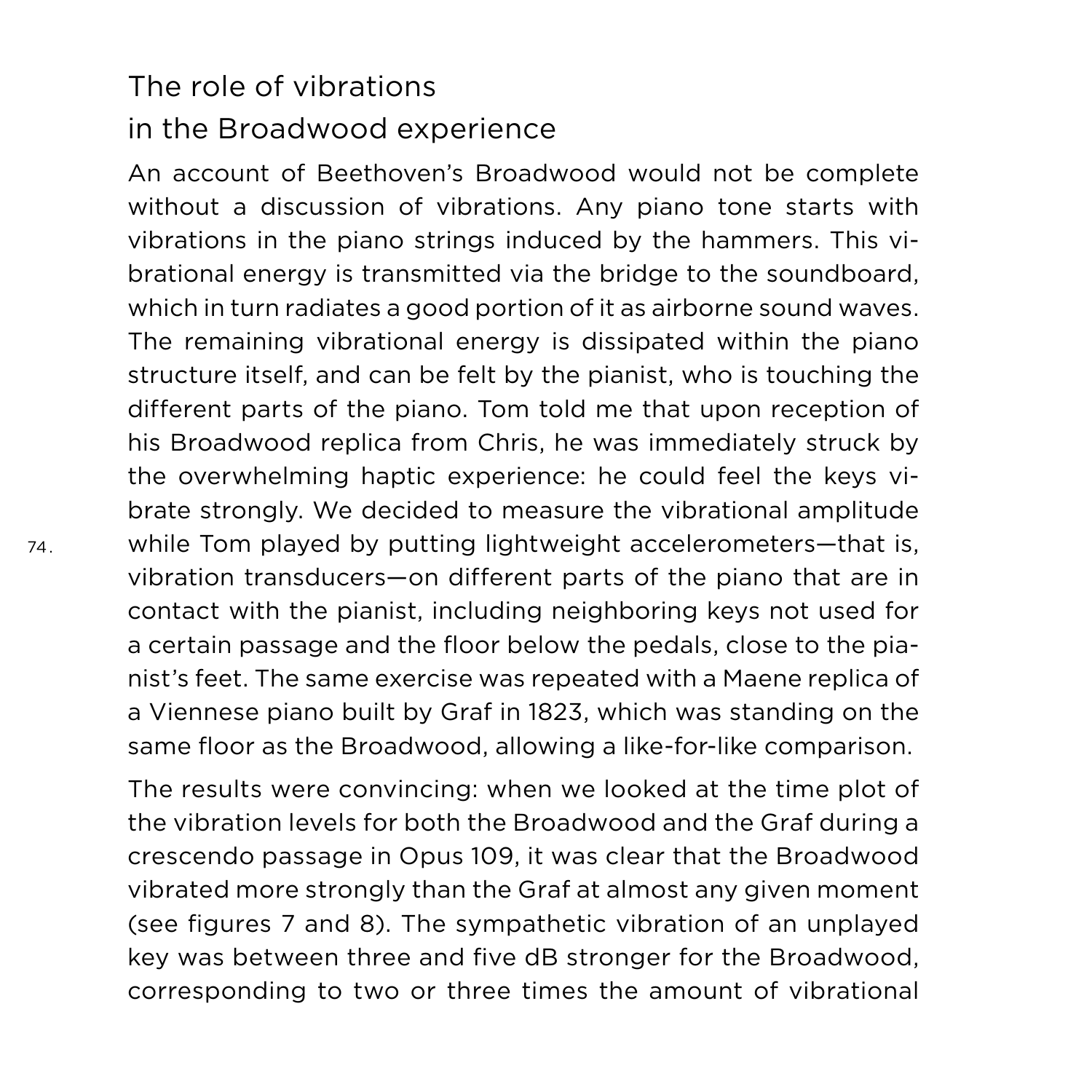

FIGURE 7 Vibration level measurements on Broadwood versus Graf, with accelerometer on an unplayed key. Opus 109, third movement, fourth variation, mm. 1052–112.





FIGURE 8 Vibration level measurements on Broadwood versus Graf, with accelerometer on the floor. Opus 109, third movement, fourth variation, mm. 1052–112.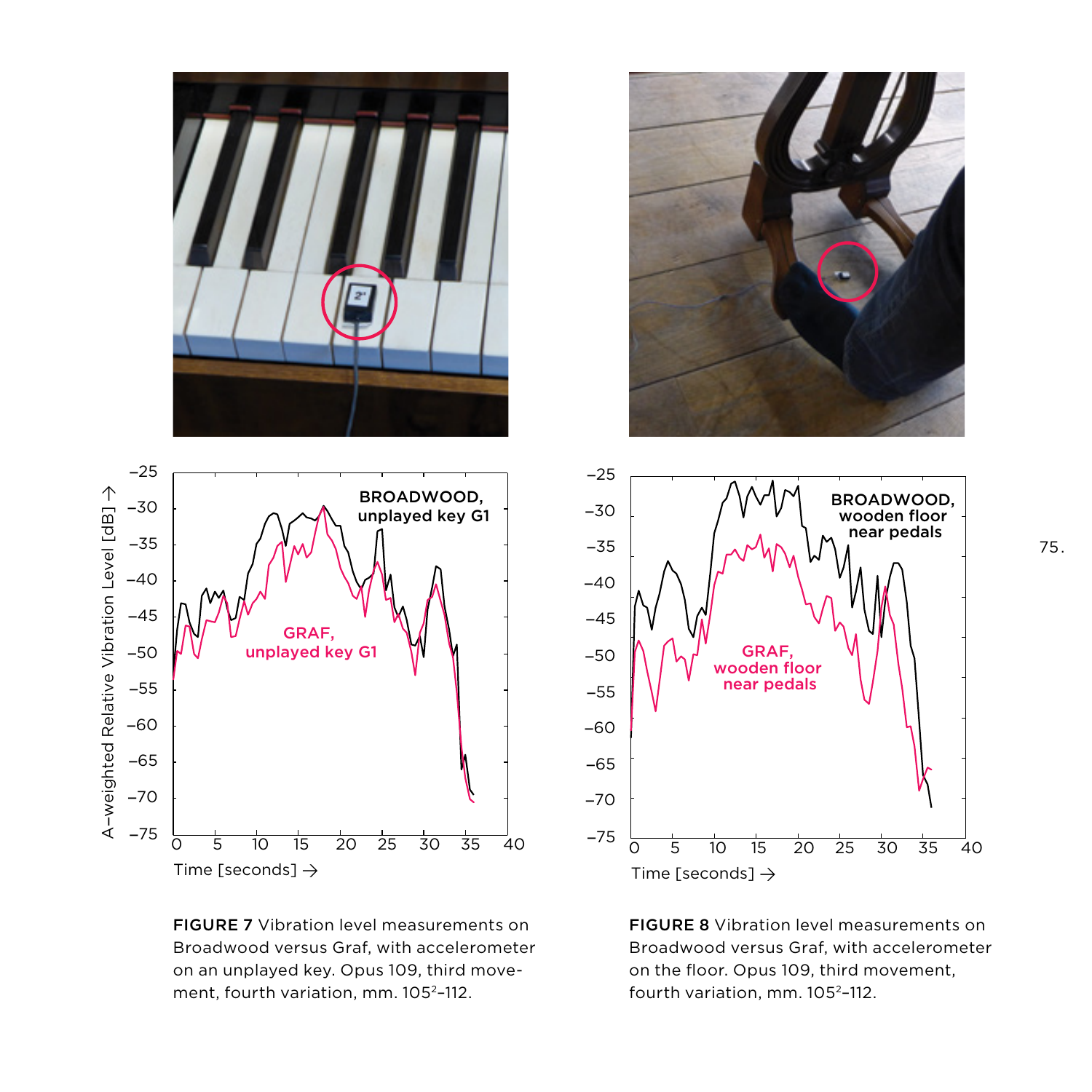energy than with the Graf. For the vibrations transmitted via the piano legs to the wooden floor, the results were even more striking: at a ten dB difference, there was ten times as much vibrational energy in the floor below the Broadwood than below the Viennese piano. The rise of the vibration level during the crescendo was also faster for the Broadwood, which could be explained either by a more sensitive dynamic behavior of the Broadwood compared to that of the Graf, or by a more complex process in which the strong haptic experience offered by the Broadwood invites the pianist to adjust more quickly to the changing dynamics.

Finally, when we listened to the signals acquired by the accelerometers—a process that can be compared to a doctor listening to a heartbeat with a stethoscope—we were surprised at just how fine and musical the vibrations sounded for the Broadwood, covering nearly the entire frequency range. Even a single unplayed key on Beethoven's piano contained all the vital information of the music, including the sympathetic resonance induced by vibrations coming from strings hit by keys on the other end of the keyboard. In contrast, the accelerometer signal acquired for the Graf sounded muffled and was disturbed by strong mechanical thumping at low frequencies, yielding an altogether much less musically satisfying experience. (Sound files may be found and compared at InsideTheHearingMachine.com.) Is it possible that Beethoven preferred the feel of the Broadwood's strong and more musically faithful vibrations over the lesser tactile experience he had been used to from Viennese pianos?